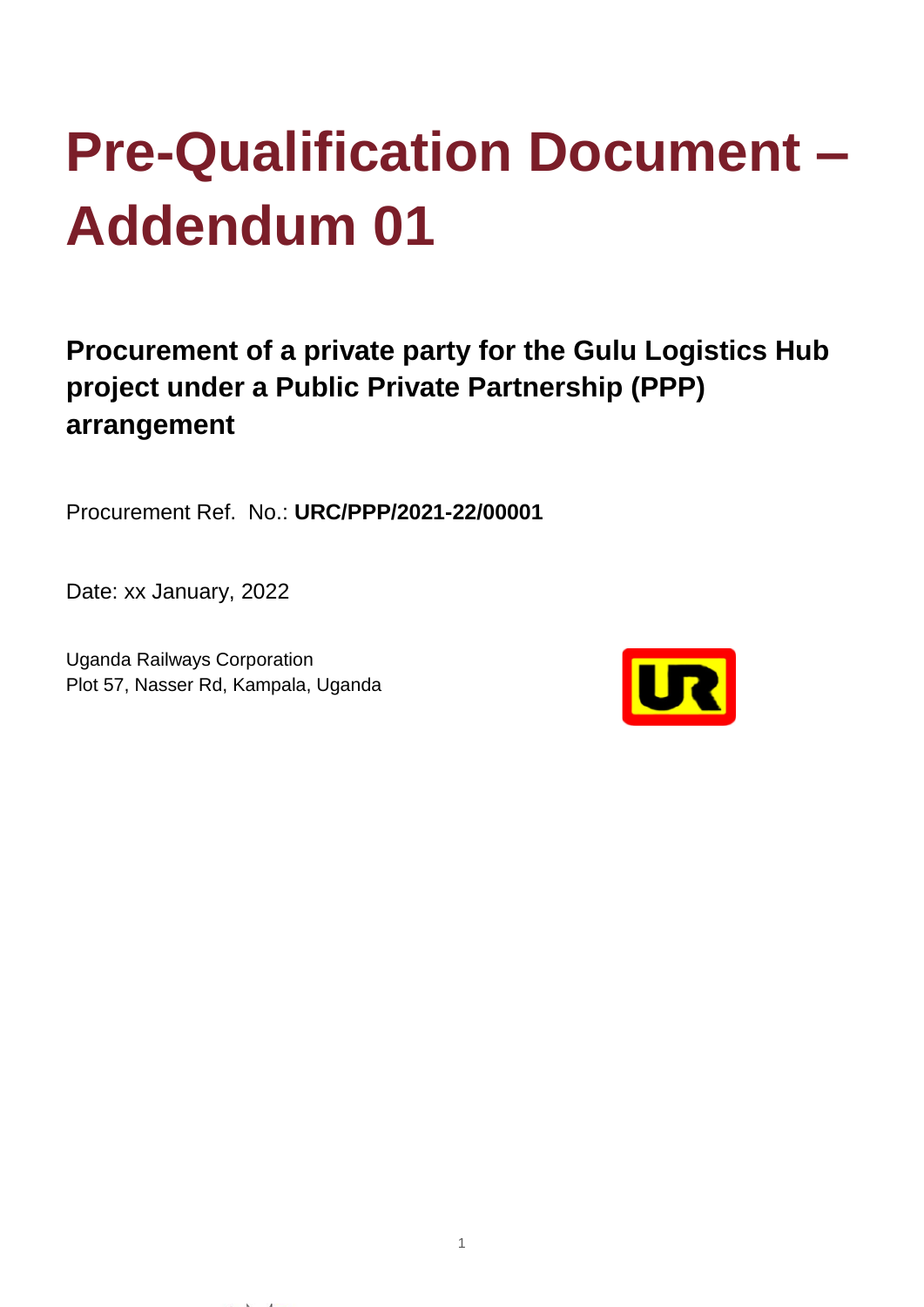## **Addendum 01**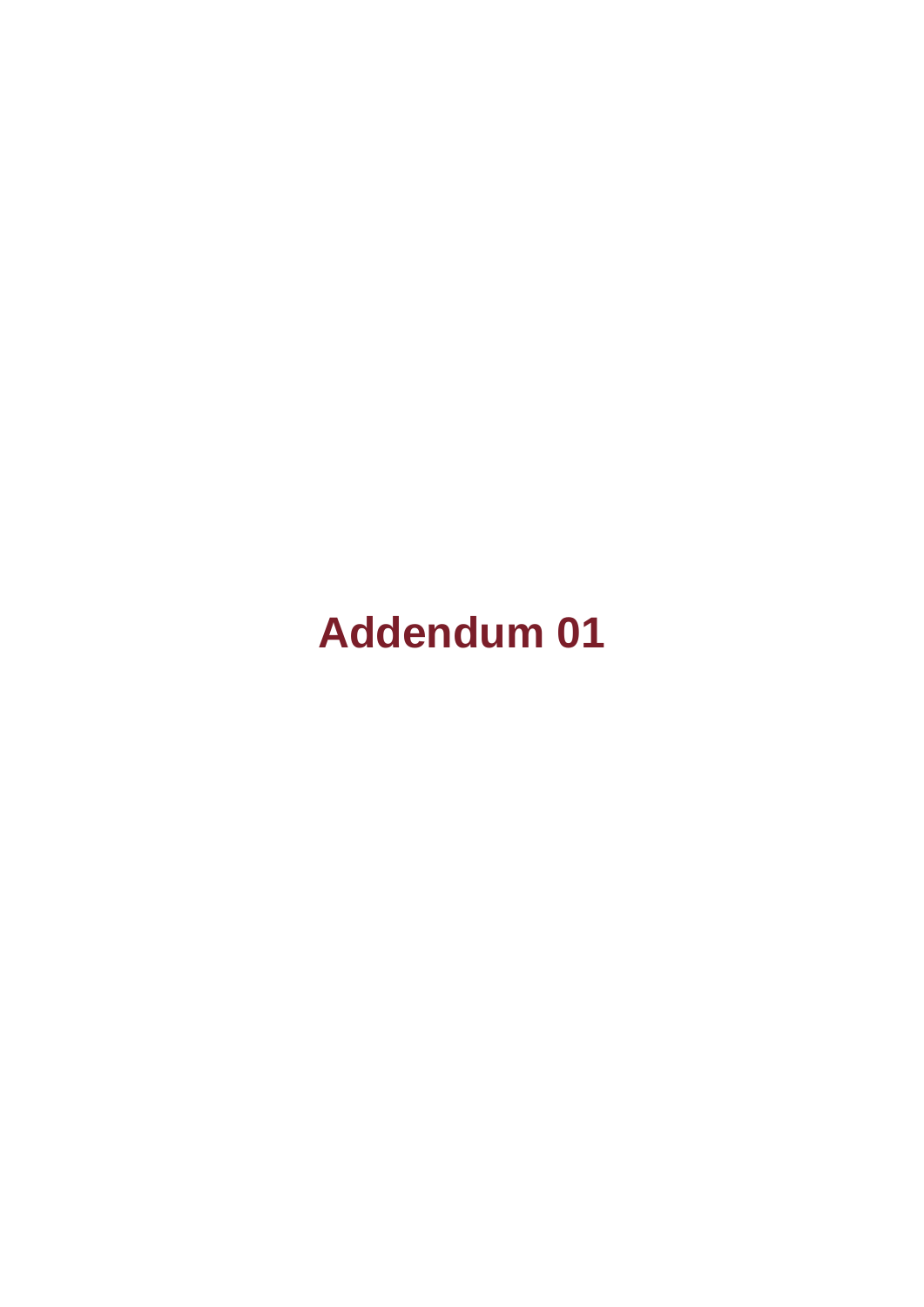## **Addendum 01 – Modifications to the original Pre-Qualification Document dated 21.12.2021**

| SI.<br>No. | <b>Clause</b>                                                                                                                                                       | Page<br>no.                   | <b>Original Clause</b>                                                                                                                                                                                                                                                                                                                                                                                                                                                                                                                                                                                                                                                             | <b>Modified Clause</b>                                                                                                                                                                                                                                                                                                                                                                                                                                                                                                                                                                                      |
|------------|---------------------------------------------------------------------------------------------------------------------------------------------------------------------|-------------------------------|------------------------------------------------------------------------------------------------------------------------------------------------------------------------------------------------------------------------------------------------------------------------------------------------------------------------------------------------------------------------------------------------------------------------------------------------------------------------------------------------------------------------------------------------------------------------------------------------------------------------------------------------------------------------------------|-------------------------------------------------------------------------------------------------------------------------------------------------------------------------------------------------------------------------------------------------------------------------------------------------------------------------------------------------------------------------------------------------------------------------------------------------------------------------------------------------------------------------------------------------------------------------------------------------------------|
| 1.         | Title of the document                                                                                                                                               | Page<br>$\mathbf{1}$<br>of 62 | <b>Draft</b><br><b>Pre-Qualification</b><br><b>Document</b>                                                                                                                                                                                                                                                                                                                                                                                                                                                                                                                                                                                                                        | <b>Request for Qualification (RFQ)</b>                                                                                                                                                                                                                                                                                                                                                                                                                                                                                                                                                                      |
| 2.         | <b>Section</b><br>L<br><b>Instructions</b><br>to<br><b>Respondents</b><br>2. Fraud, Corruption<br><b>Conflict</b><br>and<br>of<br><b>Interest</b><br>Clause 2.1 (b) | Page 12<br>of 62              | (b) will sanction a Respondent or,<br>in the case of a Consortium, any<br>Consortium<br>Member,<br>including<br>imposing an indefinite or time<br>limited declaration of ineligibility<br>from being awarded any contract<br>procured by the Government, if at<br>any time URC determines that the<br>Respondent<br>Consortium<br>or<br>Member has, directly or whether<br>acting<br>through<br>officer,<br>any<br>advisor,<br>employee,<br>agent<br>or<br>engaged in Corrupt<br>Practice,<br>Fraudulent<br>Practice,<br>Collusive<br>Practice, Coercive Practice or<br>Obstructive Practice in competing<br>for, or in executing, any contract<br>procured by the Government; and | (b) will disqualify a Respondent, or in<br>case of a Consortium, a<br>the<br>consortium member, if URC at any<br>time determines that the Respondent<br>or the Member has directly or whether<br>acting through any officer, employee,<br>agent, or advisor, engaged in a<br>Corrupt Practice, Fraudulent Practice,<br>Collusive Practice, Coercive Practice<br>or Obstructive Practice in the course<br>of this tender process and may<br>additionally impose an indefinite or<br>time limited declaration of ineligibility<br>from being awarded any contract<br>procured by the Government of<br>Uganda. |
| 3.         | т<br><b>Section</b><br><b>Instructions</b><br>to<br><b>Respondents</b><br>2. Fraud, Corruption<br><b>Conflict</b><br>and<br>οf<br><b>Interest</b><br>Clause 2.3     | Page 13<br>of 62              | Any Respondent that has itself (or<br>in the case of a Consortium, any of<br>its Consortium Members) been<br>determined to be ineligible by the<br>Government in relation to the<br>Government's<br>"Guidelines<br><b>On</b><br>Preventing and Combating Fraud<br>Corruption<br>in<br>Projects<br>and<br>Financed<br>by Government<br>of<br>Uganda" shall not be eligible to<br>participate in this RFQ.                                                                                                                                                                                                                                                                           | Any Respondent that has itself (or in<br>the case of a Consortium, any of its<br>Consortium<br>Members)<br>been<br>determined to be ineligible by the<br>Government in relation<br>the<br>to<br>Government's "Zero-Tolerance<br>to:<br>Corruption Policy, 2019" shall not be<br>eligible to participate in this RFQ.                                                                                                                                                                                                                                                                                        |
| 4.         | Section<br><b>Instructions</b><br>to<br><b>Respondents</b><br>5. Clarification<br>οf<br>RFQ and Contact<br>with URC                                                 | Page $15$<br>of $62$          | be held by URC at the date and<br>time set out in<br>the<br>PDS.<br>Respondents may<br>raise<br>their<br>queries in person with<br><b>URC</b><br>representatives<br>during<br>the<br>meeting. The meeting shall be held<br>in virtual mode. The access details<br>the<br>meeting<br>shall<br>for<br>be<br>communicated to the Recipients of<br>this RFQ in a separate notice.                                                                                                                                                                                                                                                                                                      | A Pre-Qualification Meeting shall   A Pre-Qualification Meeting shall be<br>held by URC at the date and time set<br>out in the PDS. Respondents may<br>raise their queries in person with URC<br>representatives during the meeting.<br>The meeting shall be held in virtual<br>mode. The access details for the<br>meeting shall be published on the<br>URC tenders portal in a separate<br>addendum to the RFQ.                                                                                                                                                                                           |
| 5.         | <b>Section</b><br>н<br><b>Instructions</b><br>to<br><b>Respondents</b><br>15. Opening of RFQ<br>Clause 15.1                                                         | Page<br>19<br>of<br>62        | Following submission of the<br>SOQs URC shall, at the same<br>location and on the same date<br>that the SOQs were submitted in<br>accordance with the PDS, open<br>each SOQ which was submitted<br>on time (and shall disregard any<br>to which Provision 14.1 of Section                                                                                                                                                                                                                                                                                                                                                                                                          | Following submission of the SOQs<br>URC shall, on the date specified in the<br>PDS, open each SOQ which was<br>submitted on time (and shall disregard<br>any to which Provision 14.1 of Section<br>I of this RFQ applies). The opening will<br>be held through a virtual meeting. A<br>link to join the virtual meeting shall be                                                                                                                                                                                                                                                                            |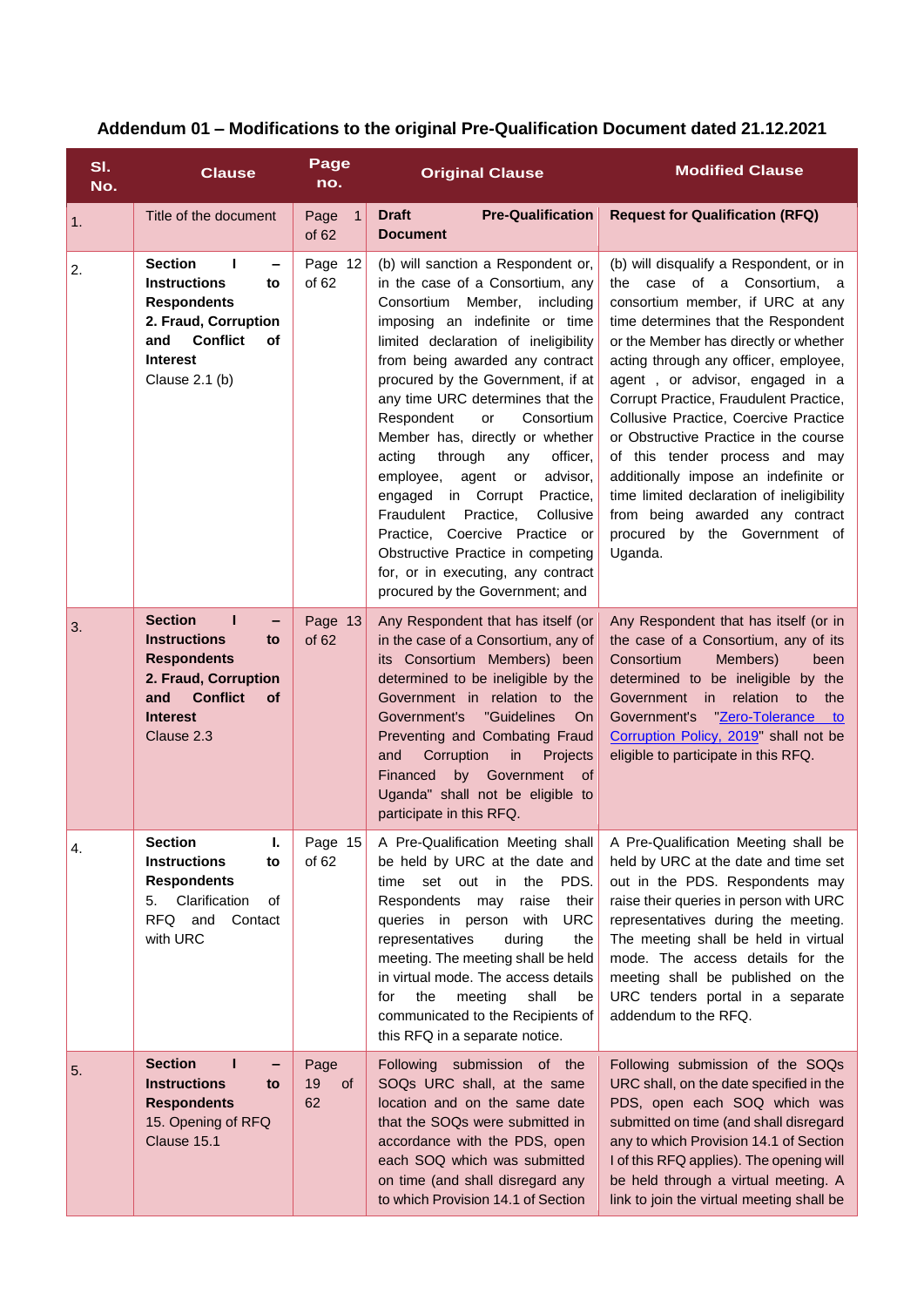| SI.<br>No. | <b>Clause</b>                                                                                                                      | Page<br>no.      | <b>Original Clause</b>                                                                                                                                                                                                                                                                                                                                                                                                                                                                                                                                                                                                                                                                                                                                                                                                                                                                              | <b>Modified Clause</b>                                                                                                                                                                                                                                                                                                                                                                                                                                                                                                                                                                                                                                                                                                                                                                                                                                      |
|------------|------------------------------------------------------------------------------------------------------------------------------------|------------------|-----------------------------------------------------------------------------------------------------------------------------------------------------------------------------------------------------------------------------------------------------------------------------------------------------------------------------------------------------------------------------------------------------------------------------------------------------------------------------------------------------------------------------------------------------------------------------------------------------------------------------------------------------------------------------------------------------------------------------------------------------------------------------------------------------------------------------------------------------------------------------------------------------|-------------------------------------------------------------------------------------------------------------------------------------------------------------------------------------------------------------------------------------------------------------------------------------------------------------------------------------------------------------------------------------------------------------------------------------------------------------------------------------------------------------------------------------------------------------------------------------------------------------------------------------------------------------------------------------------------------------------------------------------------------------------------------------------------------------------------------------------------------------|
|            |                                                                                                                                    |                  | I of this RFQ applies) in front of<br>one representative from each<br>Respondent that submitted an<br>SOQ. It will not be mandatory for<br>a representative of a Respondent<br>to attend such opening, however,<br>Respondents will be required to<br>send<br>particulars<br>οf<br>their<br>nominated attendee to the official<br>address for correspondence set<br>out in the PDS at least 48 hours<br>prior to the date for submission of<br>the SOQ.                                                                                                                                                                                                                                                                                                                                                                                                                                             | provided to the Respondents that<br>submitted an SOQ via the same email<br>ID that was used for the submission of<br>the SOQ. It will not be mandatory for<br>the Respondents to attend such<br>opening.                                                                                                                                                                                                                                                                                                                                                                                                                                                                                                                                                                                                                                                    |
| 6.         | <b>Section</b><br>Т<br><b>Instructions</b><br>to<br><b>Respondents</b><br>24.<br>Complaint's<br>redressal mechanism<br>Clause 24.1 | Page 22<br>of 62 | The Government, through the PPP<br>Committee,<br>is<br>committed<br>to<br>promoting<br>good<br>governance,<br>accountability and the rule of law in<br>public office by enhancing the level<br>of transparency in all of its<br>procurement<br>processes<br>and<br>providing an equal and fair chance<br>to all eligible Respondents to<br>compete in the Tender Process<br>through an open competition. For<br>any grievance related to the<br>submission of the SOQ or the<br>ongoing Tender Process, a written<br>complaint which has been signed<br>by the complainant should be<br>submitted to the Chairman of the<br>PPP Committee at any time during<br>the pre-qualification process and<br>not later than 7 calendar days after<br>announcement of the results of the<br>pre-qualification process, with all<br>supporting<br>necessary<br>documentation through any of the<br>following: | The Government is committed to<br>promoting<br>good<br>governance,<br>accountability and the rule of law in<br>public office by enhancing the level of<br>transparency in all of its procurement<br>processes and providing an equal and<br>fair chance to all eligible Respondents<br>to compete in the Tender Process<br>through an open competition. For any<br>grievance related to the submission of<br>the SOQ or the ongoing Tender<br>Process, a written complaint which<br>has been signed by the complainant<br>should be submitted to the Managing<br>Director, URC at any time during the<br>pre-qualification process and not later<br>$\overline{7}$<br>than<br>calendar<br>after<br>days<br>announcement of the results of the<br>pre-qualification process, with all<br>necessary supporting documentation<br>through any of the following: |
| 7.         | <b>Section</b><br>L<br><b>Instructions</b><br>to<br><b>Respondents</b><br>24.<br>Complaint's<br>redressal mechanism<br>Clause 24.2 | Page 22<br>of 62 | The<br>findings<br>of<br>the<br>enquiry/grievance redress shall be<br>notified to the complainant upon<br>completion of the PPP Committee's<br>investigations within a period of 21<br>calendar days.                                                                                                                                                                                                                                                                                                                                                                                                                                                                                                                                                                                                                                                                                               | The findings of the enquiry/grievance<br>redress shall be notified to the<br>complainant upon completion of<br>investigations by Managing Director,<br>URC within a period of 21 calendar<br>days. Uganda courts shall have<br>jurisdiction over all disputes arising<br>under,<br>pursuant to<br>and/or<br>in in<br>connection with the bidding process.                                                                                                                                                                                                                                                                                                                                                                                                                                                                                                   |
| 8.         | <b>Section</b><br>Ш.<br>Pre-<br>Qualification<br>Data<br><b>Sheet</b><br>2. Timeline of tender                                     | Page 23<br>of 62 | Deadline for submission of Receipt<br>Confirmation Form: 14.01.22                                                                                                                                                                                                                                                                                                                                                                                                                                                                                                                                                                                                                                                                                                                                                                                                                                   | Deadline for submission of Receipt<br>Confirmation Form: 28.01.22                                                                                                                                                                                                                                                                                                                                                                                                                                                                                                                                                                                                                                                                                                                                                                                           |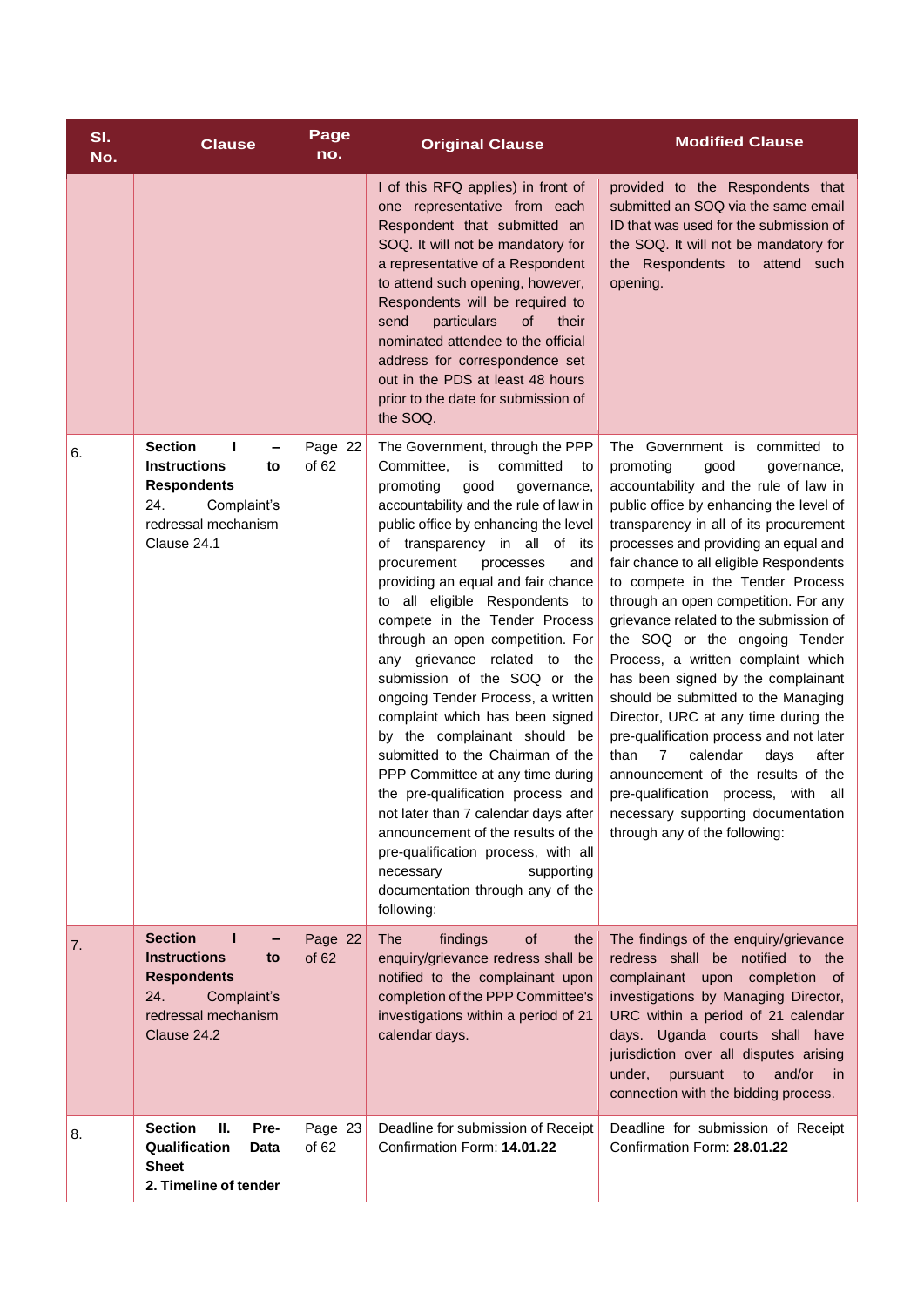| SI.<br>No. | <b>Clause</b>                                                                                                                                                  | Page<br>no.              | <b>Original Clause</b>                                                                                                | <b>Modified Clause</b>                                                                           |
|------------|----------------------------------------------------------------------------------------------------------------------------------------------------------------|--------------------------|-----------------------------------------------------------------------------------------------------------------------|--------------------------------------------------------------------------------------------------|
|            | process<br><b>Disclaimer</b>                                                                                                                                   |                          |                                                                                                                       |                                                                                                  |
| 9.         | Pre-<br><b>Section</b><br>П.<br>Qualification<br><b>Data</b><br><b>Sheet</b><br>2. Timeline of tender<br>process<br>Provision<br>5.1<br>$\circ$ f<br>Section I | Page 23<br>of 62         | Deadline for submission of queries<br>on RFQ: 23.01.22                                                                | Deadline for submission of queries on<br>RFQ: 31.01.22                                           |
| 10.        | <b>Section</b><br>Ш.<br>Pre-<br>Qualification<br>Data<br><b>Sheet</b><br>2. Timeline of tender<br>process<br>5.2<br>Provision<br>οf<br>Section I               | Page 23<br>of $62$       | time of the Pre-<br>Date and<br>Qualification Meeting: 24.01.22 at<br>11.00am Ugandan local time                      | Date and time of the Pre-Qualification<br>Meeting: 25.01.22 at 02.00<br>PM<br>Ugandan local time |
| 11.        | Section VI. Project<br><b>Description</b>                                                                                                                      | Page<br>60<br>$\circ$ of | No. Phase<br>Indicative<br>timeline                                                                                   | No. Phase<br>Indicative<br>timeline                                                              |
|            | 7. Tender process<br>timetable                                                                                                                                 | 62                       | 1.<br><b>Issuance of the 21 December</b><br><b>RFQ</b><br>2021                                                        | 1.<br>the <sub>21</sub><br>of<br>December<br><b>Issuance</b><br><b>RFQ</b><br>2021               |
|            |                                                                                                                                                                |                          | 2. Pre-Qualification 24<br>January $2$ .<br>Meeting<br>2021                                                           | 25<br><b>Pre-Qualification</b><br>January<br>2021<br>Meeting                                     |
|            |                                                                                                                                                                |                          | 3. Deadline<br>for 14<br>February $ 3.$<br>clarifications on 2022<br><b>RFQ</b>                                       | for 31<br>Deadline<br>January<br>of 2021<br>submission<br>queries on RFQ                         |
|            |                                                                                                                                                                |                          | February 4.<br>4. Qualification<br>28<br>2022<br><b>Documents</b><br><b>Submission Date</b>                           | Deadline<br>for 14<br>February<br>on 2022<br>clarifications<br><b>RFQ</b>                        |
|            |                                                                                                                                                                |                          | of 01<br>March $ 5.$<br>5. Opening<br>Qualification<br>2022<br><b>Documents</b>                                       | Qualification<br>28<br><b>February</b><br>2022<br><b>Documents</b><br><b>Submission Date</b>     |
|            |                                                                                                                                                                |                          | 6. Notification<br>$of 24$<br>March $6.$<br>of 2022<br>the results<br>evaluation of the<br>Qualification              | Opening<br>of 01 March 2022<br>Qualification<br><b>Documents</b>                                 |
|            |                                                                                                                                                                |                          | <b>Documents</b>                                                                                                      | Notification of the 24 March 2022<br>7.<br>results<br>of<br>evaluation of the                    |
|            |                                                                                                                                                                |                          | of To be finalised<br>7. <b>Issuance</b><br>Request<br>for<br>Bids, Draft PPP<br>Agreement<br>$\mathbf{g}$<br>annexes | Qualification<br><b>Documents</b>                                                                |
|            |                                                                                                                                                                |                          | 8. Pre-Qualification To be finalised<br>Conference                                                                    |                                                                                                  |
|            |                                                                                                                                                                |                          | 9. Deadline<br>for To be finalised<br>Bidder's<br>Clarifications to<br>the Request for                                |                                                                                                  |